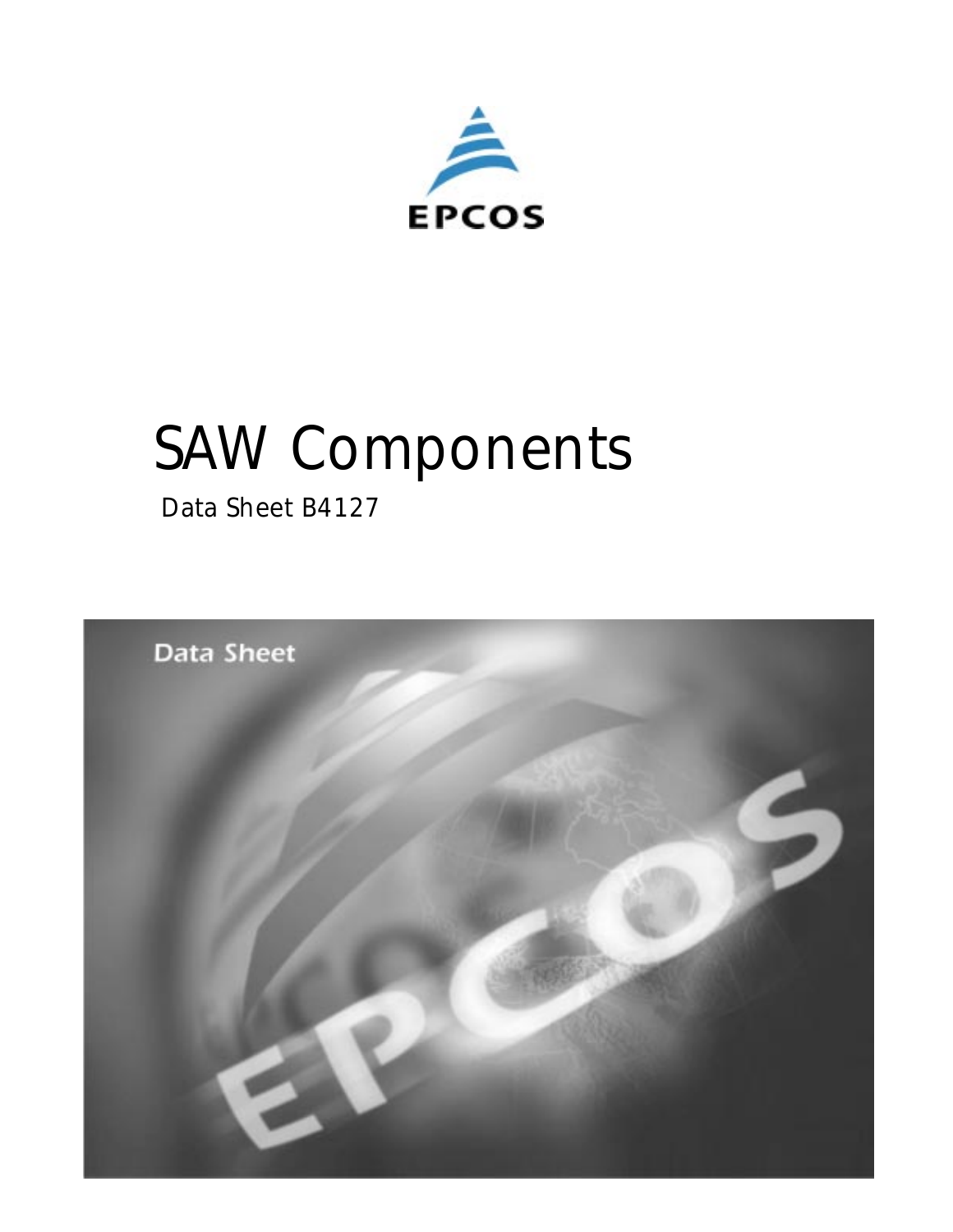

| <b>SAW Components</b>                                                                                                                                                                                                                                                        | <b>B4127</b>                          |
|------------------------------------------------------------------------------------------------------------------------------------------------------------------------------------------------------------------------------------------------------------------------------|---------------------------------------|
| <b>Low-Loss Filter for Mobile Communication</b>                                                                                                                                                                                                                              | 942,50 MHz                            |
| <b>Data Sheet</b>                                                                                                                                                                                                                                                            |                                       |
|                                                                                                                                                                                                                                                                              | Ceramic package DCC6C                 |
| <b>Features</b>                                                                                                                                                                                                                                                              |                                       |
| • Low-loss RF filter for mobile telephone<br>EGSM system, receive path<br>Low amplitude ripple<br>Usable passband 35 MHz<br>No matching network required for operation at<br>$50 \Omega$<br>Ceramic package for Surface Mounted<br>Technology (SMT)<br><b>RoHS Compliant</b> | O,6<br>3<br>and<br>8,<br>ਸ਼ਿਸ਼<br>3,0 |
| <b>Terminals</b>                                                                                                                                                                                                                                                             | М                                     |
| Ni, gold-plated                                                                                                                                                                                                                                                              |                                       |

## Dimensions in mm, approx. weight 0,037 g



### **Pin configuration**

| 2          | Input           |
|------------|-----------------|
| 1          | Input - ground  |
| 5          | Output          |
| 4          | Output - ground |
| 1, 3, 4, 6 | To be grounded  |
| 1, 3, 4, 6 | Case ground     |

| Type  | <b>Ordering code</b> | <b>Marking and Package</b><br>according to | ∣ Packing<br>according to |
|-------|----------------------|--------------------------------------------|---------------------------|
| B4127 | B39941-B4127-U410    | C61157-A7-A67                              | F61074-V8168-Z000         |

**E**lectrostatic **S**ensitive **D**evice (**ESD**)

#### **Maximum ratings**

| Operable temperature range |                             | $-40/+85$   | °С           |                                        |
|----------------------------|-----------------------------|-------------|--------------|----------------------------------------|
| Storage temperature range  | $\tau_{\text{stg}}$         | $-40/ + 85$ | $^{\circ}$ C |                                        |
| DC voltage                 | V <sub>DC</sub>             |             | V            |                                        |
| ESD voltage                | $\mathsf{V}_{\mathsf{ESD}}$ | 100         | ٧            | Machine Model, 10 pulses <sup>1)</sup> |
| Input power max            |                             |             |              |                                        |
| 890915 MHz                 |                             | 16          | dBm          | source and load impedance 50 $\Omega$  |
| 17101785 MHz               | $P_{IN}$                    | 13          | dBm          | peak power of GSM signal,              |
|                            |                             |             |              | duty cycle $2:8$                       |
| elsewhere                  |                             | 5           | dBm          | continuous wave                        |

1) acc. to JESD22-A115A (Machine Model), 10 negative & 10 positive pulses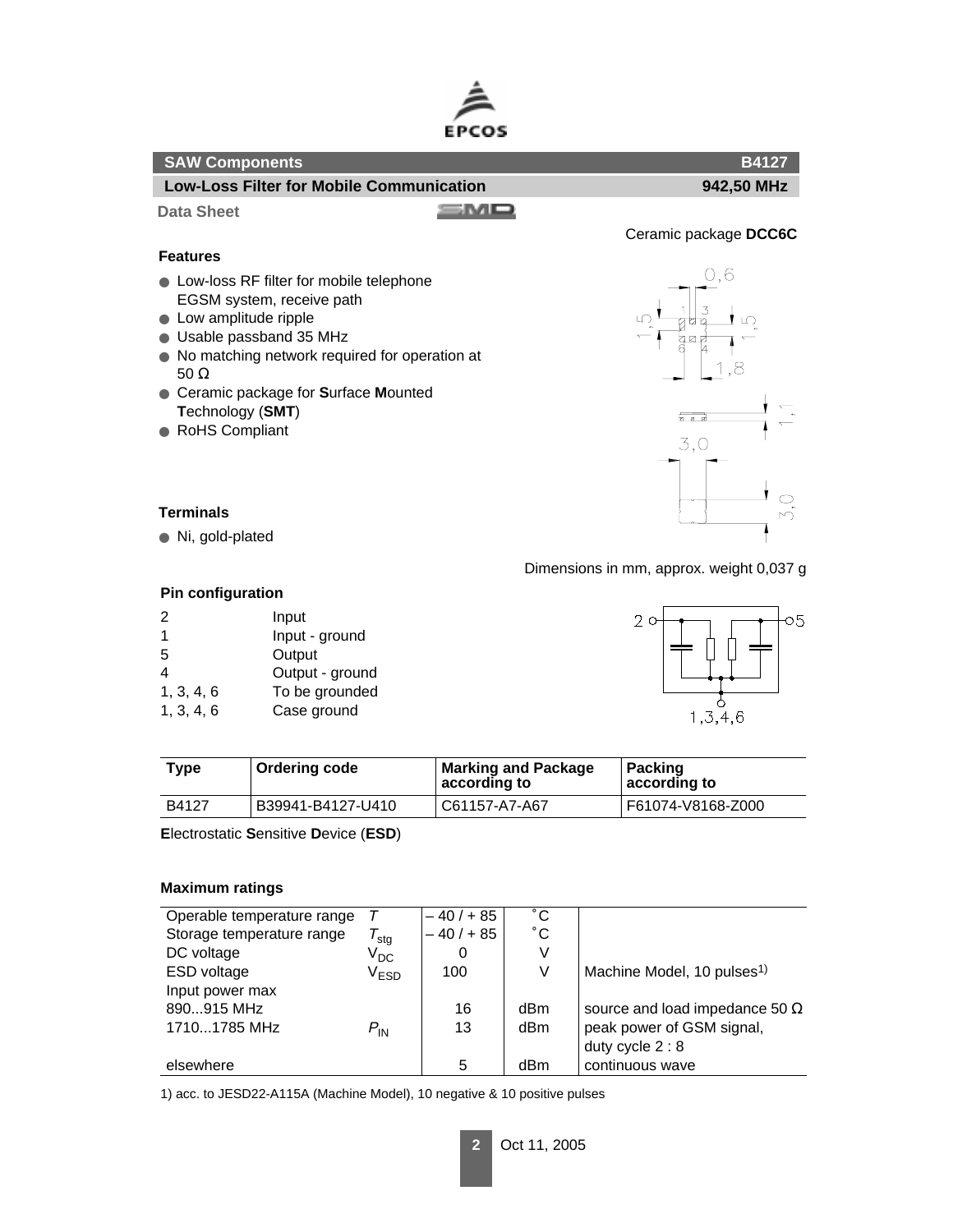

| <b>SAW Components</b><br><b>B4127</b>                         |                    |        |                               |            |
|---------------------------------------------------------------|--------------------|--------|-------------------------------|------------|
| <b>Low-Loss Filter for Mobile Communication</b><br>942,50 MHz |                    |        |                               |            |
| $=$ M $=$<br><b>Data Sheet</b>                                |                    |        |                               |            |
|                                                               |                    |        |                               |            |
| <b>Characteristics</b>                                        |                    |        |                               |            |
| Operating temperature range:<br>$\tau$                        | $=25\pm2^{\circ}C$ |        |                               |            |
| Terminating source impedance:<br>$Z_{\rm S} = 50 \Omega$      |                    |        |                               |            |
| Terminating load impedance:<br>$Z_1 = 50 \Omega$              |                    |        |                               |            |
|                                                               | min.               | typ.   | max.                          |            |
| $f_{\rm c}$<br><b>Center frequency</b>                        |                    | 942,50 |                               | <b>MHz</b> |
|                                                               |                    |        |                               |            |
| <b>Maximum insertion attenuation</b><br>$\alpha_{\text{max}}$ |                    |        |                               |            |
| 925,0  960,0<br>MHz                                           |                    | 2,2    | 2,7                           | dВ         |
|                                                               |                    |        |                               |            |
| Amplitude ripple (p-p)<br>$\Delta \alpha$                     |                    |        |                               |            |
| <b>MHz</b><br>925,0  960,0                                    |                    | 0,7    | 1,2                           | dВ         |
|                                                               |                    |        |                               |            |
| <b>Input VSWR</b>                                             |                    |        |                               |            |
| 925,0  960,0<br><b>MHz</b>                                    |                    | 2,3    | 2,5                           |            |
|                                                               |                    |        |                               |            |
| <b>Output VSWR</b><br>925,0  960,0<br><b>MHz</b>              |                    | 2,3    | 2,5                           |            |
|                                                               |                    |        |                               |            |
| <b>Attenuation</b><br>$\alpha$                                |                    |        |                               |            |
| $0,0$ 880,0<br><b>MHz</b>                                     | 18,0               | 19,5   |                               | dВ         |
| 880,0  905,0<br>MHz                                           | 18,0               | 25,0   |                               | dB         |
| 905,0  915,0<br><b>MHz</b>                                    | 15,0               | 21,0   | $\overline{\phantom{0}}$      | dB         |
| 980,0  1005,0<br>MHz                                          | 20,0               | 25,5   | —                             | dВ         |
| 1005,0  1375,0<br><b>MHz</b>                                  | 18,0               | 21,0   | —                             | dB         |
| 1375,0  1410,0<br><b>MHz</b>                                  | 20,0               | 21,5   | $\overbrace{\phantom{13333}}$ | dB         |
| 1410,0  1645,0<br><b>MHz</b>                                  | 20,0               | 22,5   | $\qquad \qquad$               | dB         |
| 3000,0<br><b>MHz</b><br>1645,0                                | 20,0               | 22,5   | —                             | dB         |
| 3000,0<br>4008,0<br><b>MHz</b>                                | 8,0                | 14,0   |                               | dB         |
|                                                               |                    |        |                               |            |
| Output reflection coefficient @942,5 MHz<br>Phase             | -95                | $-83$  | $-71$                         | $\circ$    |
|                                                               |                    |        |                               |            |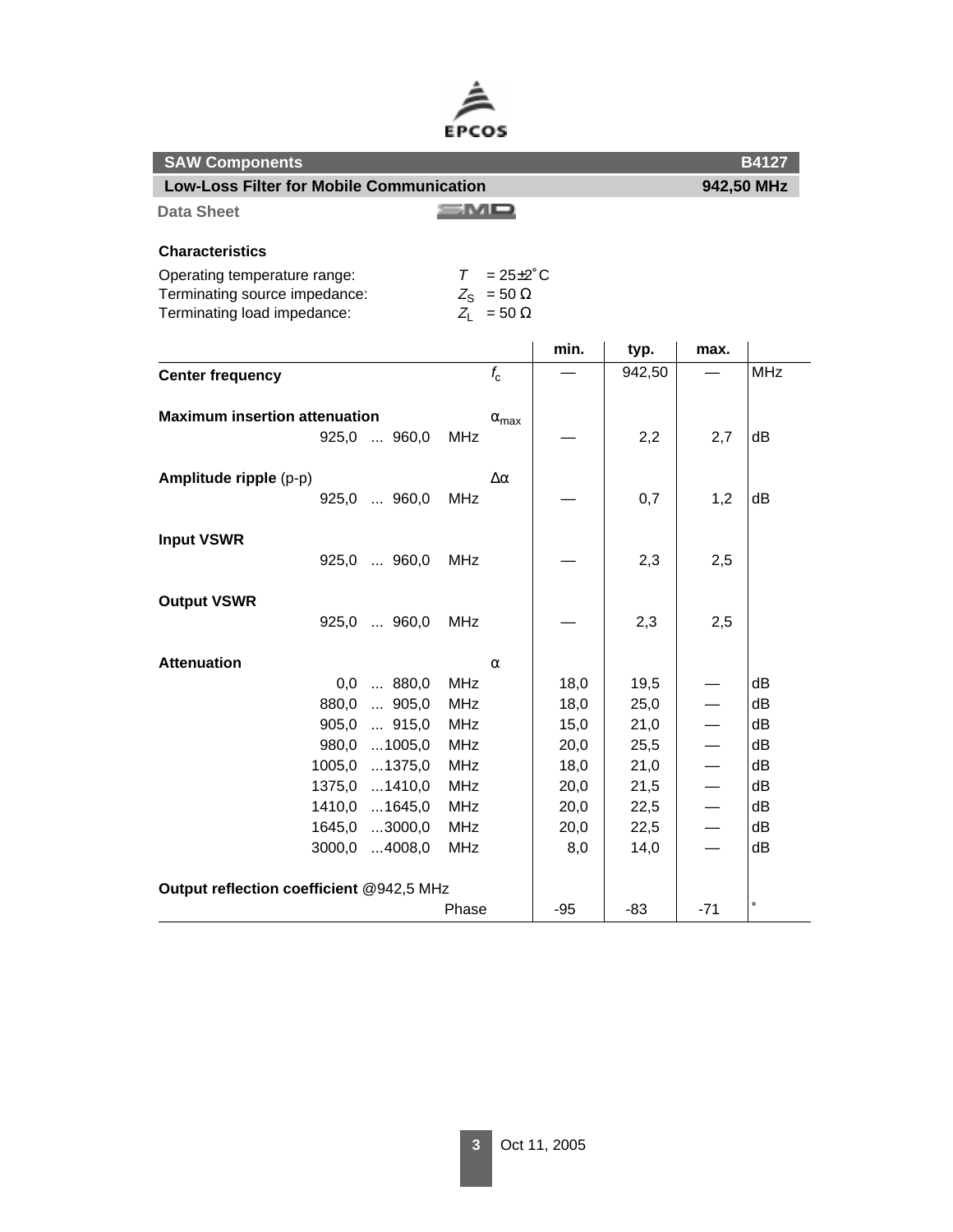

| <b>SAW Components</b>                                                                        |                                                                                       |      |        |      | B4127      |
|----------------------------------------------------------------------------------------------|---------------------------------------------------------------------------------------|------|--------|------|------------|
| <b>Low-Loss Filter for Mobile Communication</b>                                              |                                                                                       |      |        |      | 942,50 MHz |
| <b>Data Sheet</b>                                                                            | 5 M O                                                                                 |      |        |      |            |
| <b>Characteristics</b>                                                                       |                                                                                       |      |        |      |            |
| Operating temperature range:<br>Terminating source impedance:<br>Terminating load impedance: | $T = -20$ to $+75^{\circ}$ C<br>$Z_{\rm S} = 50 \Omega$<br>$Z_{\text{I}} = 50 \Omega$ |      |        |      |            |
|                                                                                              |                                                                                       | min. | typ.   | max. |            |
| <b>Center frequency</b>                                                                      | $f_{\rm c}$                                                                           |      | 942,50 |      | <b>MHz</b> |
| <b>Maximum insertion attenuation</b><br>925,0  960,0                                         | $\alpha_{\text{max}}$<br><b>MHz</b>                                                   |      | 2,3    | 3,2  | dB         |
| Amplitude ripple (p-p)<br>925,0  960,0                                                       | $\Delta \alpha$<br>MHz                                                                |      | 0,8    | 1,7  | dB         |
| <b>Input VSWR</b><br>925,0  960,0 MHz                                                        |                                                                                       |      | 2,3    | 2,5  |            |
| <b>Output VSWR</b><br>925,0  960,0                                                           | MHz                                                                                   |      | 2,3    | 2,5  |            |
| <b>Attenuation</b>                                                                           | α                                                                                     |      |        |      |            |

# **4** Oct 11, 2005

0,0 ... 880,0 MHz  $|$  18,0 19,5  $-$  dB 880,0 ... 905,0 MHz 18,0 25,0 - dB

905,0 ... 915,0 MHz<br>
980,0 ...1005,0 MHz<br>
1005,0 ...1375,0 MHz<br>
1375,0 ...1410,0 MHz<br>
1375,0 ...1410,0 MHz<br>
1410,0 ...1645,0 MHz<br>
1645,0 ...3000,0 MHz<br>
1645,0 ...3000,0 MHz<br>
1600,0 4008,0 MHz<br>
18,0 22,0 – dB<br>
1685,0 ...30

980,0 ...1005,0 MHz 20,0 24,0 — dB 1005,0 ...1375,0 MHz 18,0 21,0 - dB 1375,0 ...1410,0 MHz 20,0 21,5 - dB 1410,0 ...1645,0 MHz 20,0 22,0 - dB 1645,0 ...3000,0 MHz 20,0 22,0 - dB  $3000,0$  ...4008,0 MHz 8,0 14,0  $-$  dB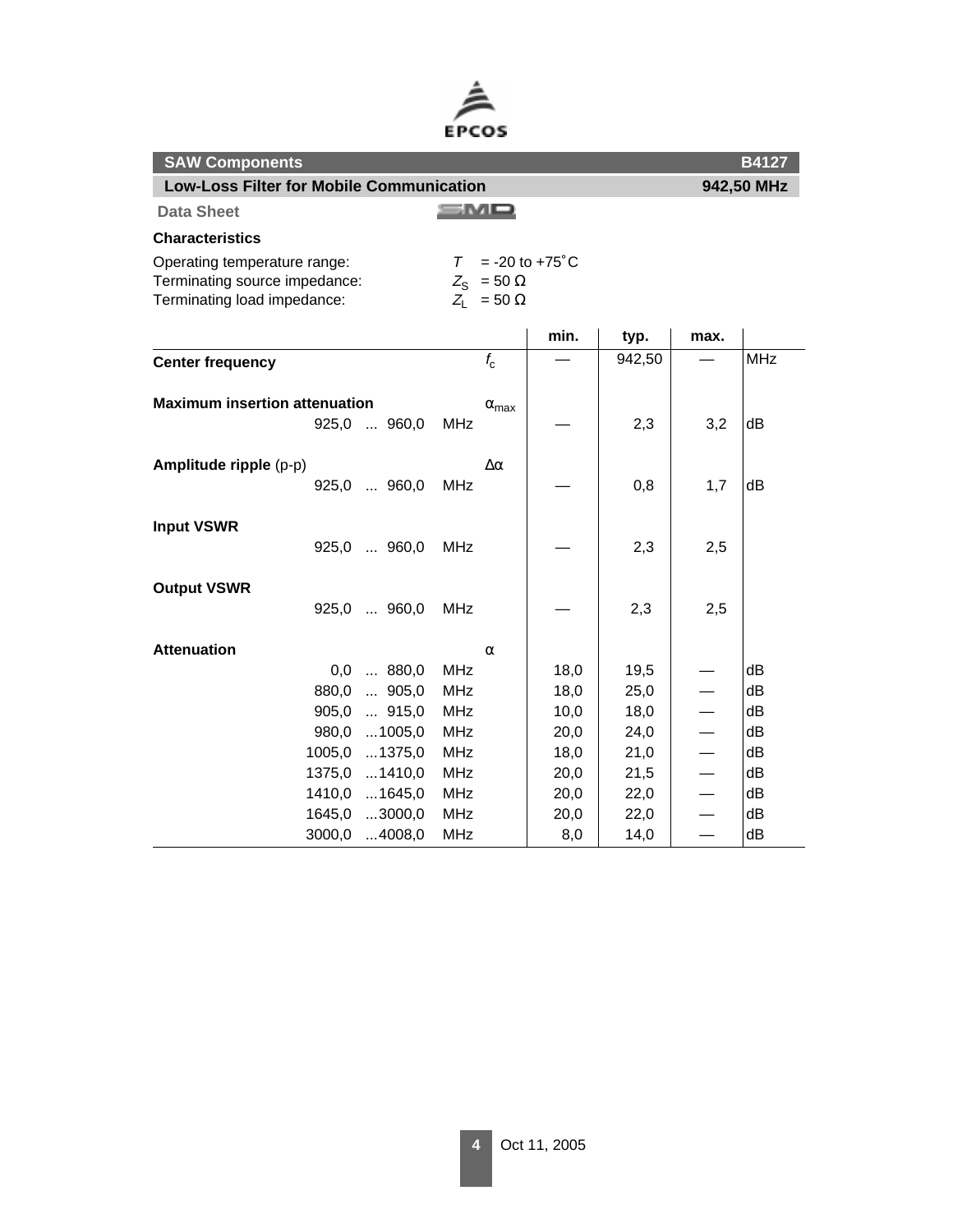

| <b>SAW Components</b>                                                                        |                                                                   |                            |        |      | <b>B4127</b> |
|----------------------------------------------------------------------------------------------|-------------------------------------------------------------------|----------------------------|--------|------|--------------|
| <b>Low-Loss Filter for Mobile Communication</b>                                              |                                                                   |                            |        |      | 942,50 MHz   |
| <b>Data Sheet</b>                                                                            | smo                                                               |                            |        |      |              |
| <b>Characteristics</b>                                                                       |                                                                   |                            |        |      |              |
| Operating temperature range:<br>Terminating source impedance:<br>Terminating load impedance: | $\tau$<br>$Z_{\rm S} = 50 \Omega$<br>$Z_{\rm L}$<br>$= 50 \Omega$ | $= -30$ to $+85^{\circ}$ C |        |      |              |
|                                                                                              |                                                                   | min.                       | typ.   | max. |              |
| <b>Center frequency</b>                                                                      | $f_{\rm c}$                                                       |                            | 942,50 |      | <b>MHz</b>   |
| <b>Maximum insertion attenuation</b><br>925,0  960,0                                         | $\alpha_{\text{max}}$<br><b>MHz</b>                               |                            | 2,3    | 3,6  | dB           |
| Amplitude ripple (p-p)<br>925,0  960,0                                                       | $\Delta \alpha$<br><b>MHz</b>                                     |                            | 0,8    | 2,1  | dB           |
| <b>Input VSWR</b><br>925,0  960,0                                                            | <b>MHz</b>                                                        |                            | 2,3    | 2,5  |              |
| <b>Output VSWR</b><br>925,0  960,0                                                           | <b>MHz</b>                                                        |                            | 2,3    | 2,5  |              |
| <b>Attenuation</b><br>$0,0$ 880,0                                                            | $\alpha$<br><b>MHz</b>                                            | 18,0                       | 19,5   |      | dВ           |
| 880,0  905,0                                                                                 | <b>MHz</b>                                                        | 18,0                       | 25,0   |      | dB           |
| 905,0  915,0                                                                                 | MHz                                                               | 9,0                        | 18,0   |      | dВ           |
| 980,0  1005,0                                                                                | <b>MHz</b>                                                        | 20,0                       | 24,0   |      | dB           |

1005,0 ...1375,0 MHz | 18,0 21,0 | — dB 1375,0 ...1410,0 MHz  $\begin{vmatrix} 20.0 & 21.5 \end{vmatrix}$  - dB 1410,0 ...1645,0 MHz  $\begin{vmatrix} 20.0 & 22.0 \ 1645.0 & ..3000.0 \end{vmatrix}$  MHz  $\begin{vmatrix} 20.0 & 22.0 \ 20.0 & 22.0 \end{vmatrix}$   $\begin{vmatrix} -1 & 0 \ -1 & 0 \end{vmatrix}$  dB 1645,0 ...3000,0 MHz 20,0 22,0 - dB  $3000,0$  ...4008,0 MHz 8,0 14,0  $-$  dB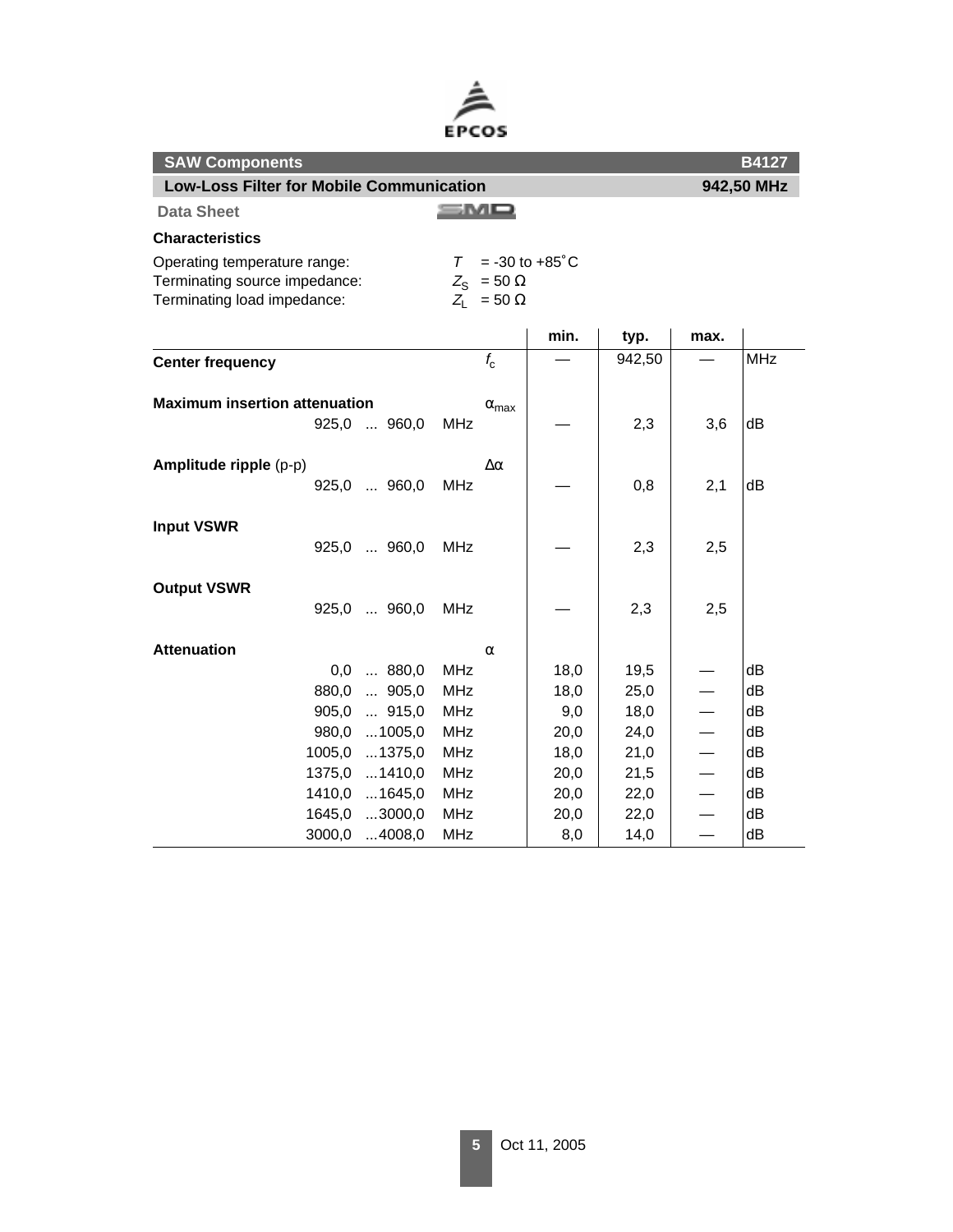

**Transfer function** (wideband)